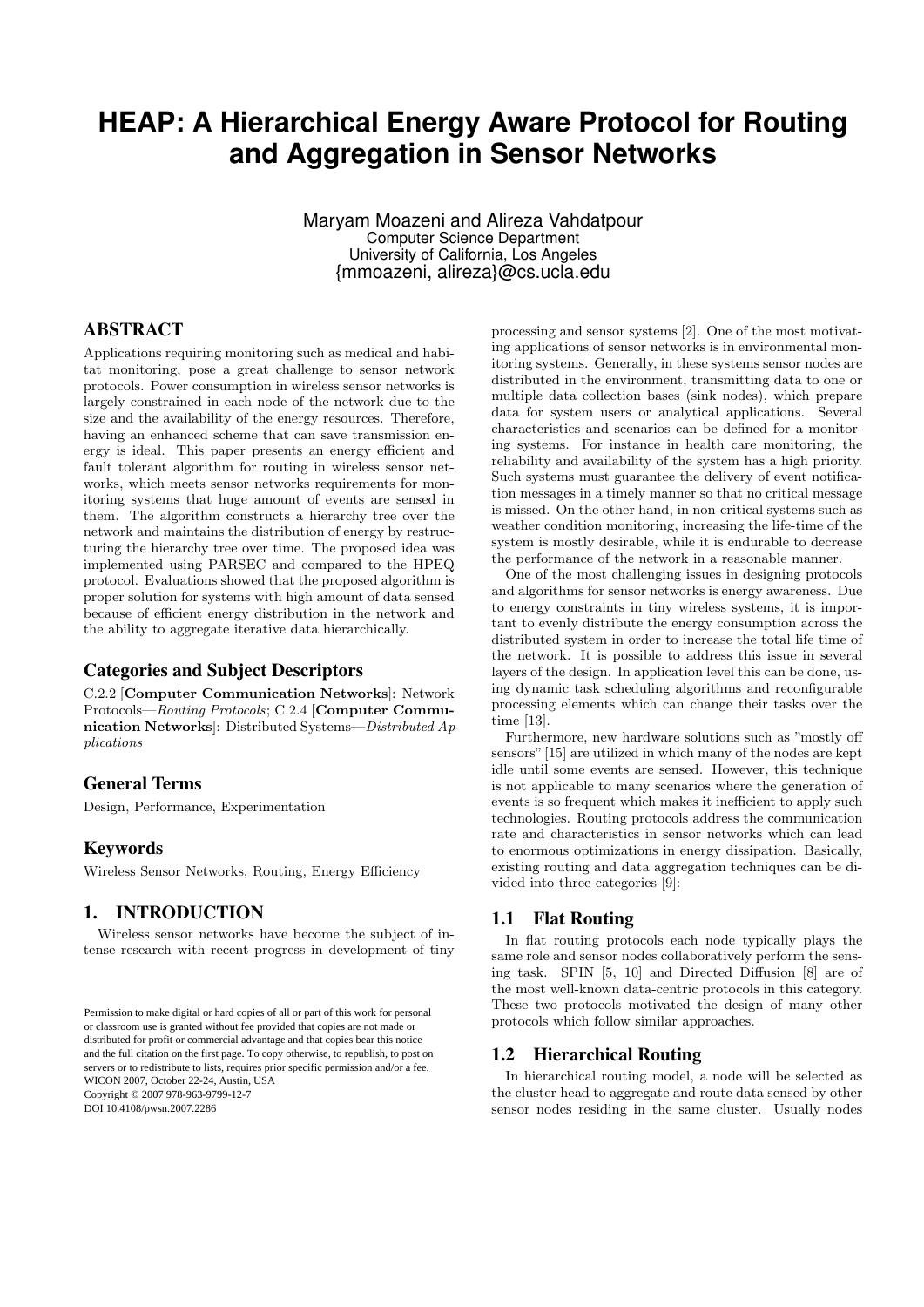with higher energy level are selected for being cluster heads. Employing hierarchical model for aggregating and routing data leads to reduction of the number of transmitted messages among the network nodes and therefore is a proper solution for increasing life-time of the systems [11]. The main advantage of using hierarchical cluster based routing in sensor networks is scalability and communication efficiency. However, most of the work done in this category mainly addresses the problem of data aggregation rather than routing [9].

## 1.3 Location-Based Routing

Location based approach is mainly designed for MANET (Mobile Ad-hoc Network). As opposed to previous routing approaches, in location based approaches geographical location of sensor nodes are used to address them in the network. To acquire the location of nodes, it is possible to communicate to satellites or use GPS (Global Positioning System) or either to obtain the relative location of nodes on the basis of the signal strength passed between neighbor nodes. The common approach for energy saving in this category is to use sleep modes in nodes that are expected to have no activity in a period of time. Due to differences in network constraints, each of the above methods is suitable for special applications. A complete survey of the existing routing protocols can be found in [9].

In this paper we have targeted large scale monitoring systems in which enormous amount of events are sensed (e.g. In-building habitat monitoring) that makes flat routing algorithms inefficient. Flat routing mainly applies flood based data transferring techniques for communication, which will cause high energy consumption in the system and therefore decrease the system life time. Furthermore, location based routing mechanism is not applicable in many cases since additional hardware is required. Additionally, GPS and satellite communication is not available in building structures.

In monitoring systems, adjacent sensor nodes may detect same events and send redundant data to the collection base. To avoid this redundancy that generates unnecessary traffic and dissipates energy inefficiently, a data aggregation method is necessary. However, local aggregation of data which is employed in cluster-based mechanisms is not efficient in many applications. For instance, in tracking applications many sensors can detect the movement of the target and send their sensed event to the collector node while data collected from only a few sensors is enough for this repetitive event. The distribution of iterative sensed data over the large scale network, makes data aggregation using cluster based routing methods in-efficient.

In this paper, we have presented an energy efficient hierarchical multi-hop routing and data aggregation mechanism. This method constructs a hierarchy structure over the network and uses this hierarchy to forward and aggregate data toward the sink nodes. The aggregation mechanism is such that as messages approach the sink node throughout their route, the scope of aggregation becomes wider. Consequently, more messages will be dropped or merged, comparing to previous cluster based methods. The energy efficiency of the method is achieved through evenly distributing the energy consumption among all nodes in routing algorithm. Furthermore, a fast path recovery and restructuring mechanism is embedded in the algorithm in order to overcome the issues and problems forced due to corruption of some nodes

or temporary communication errors caused by environmental conditions.

The remainder of the paper is organized as follows: Section 2 discusses some previous related work. Section 3 describes the idea of proposed mechanism and discusses main scenarios such as subscription, path recovery and hierarchy restructuring in detail. Section 4 has experimental results and the discussion about them. Finally in section 5, the conclusion and the future work are presented.

## 2. RELATED WORK

The problem of routing and aggregation in sensor networks has been in the interest recent years. [2], [9], [7], and [14] have done complete surveys on different aspects of the existing routing protocols. The work in this paper is inspired by three well known methods; LEACH [6], HPEQ [8], and Directed Diffusion [8]. LEACH is one of the most cited routing protocols for sensor networks. Basically, it divides the network to some cluster regions and randomly selects a cluster head for each cluster to aggregate data. in this architecture, One hop communication is used to send data from cluster heads to sink nodes.

Directed Diffusion uses multiple routing paths for transferring data to overcome single path failures. Although this method is effective in making the protocol reliable against path failures but its energy consumption and the possibility of collisions and redundant data transfers make it inappropriate for systems with severe energy constraints or high frequency data transfers.

HPEQ is another hierarchical cluster based protocol, which uses LEACH idea for aggregator selection. However, the communication between cluster heads and sink nodes is done using the mechanism introduced in PEQ [3], which uses single paths from source to sink to transfer data packets. HPEQ and LEACH both suffer from the point that they require a lot of message communication between nodes in a cluster for selecting cluster heads. This drawback especially causes harmful effects on the network when the amount of produced data is high and therefore it is needed to change cluster heads periodically to keep the energy consumption distribution of the network balanced.

# 3. DESCRIPTION OF HEAP

The basic idea of HEAP is to construct a hierarchical tree structure over the network. In our scheme, interest messages are used to build the hierarchical structure. The hierarchy is rooted at sink nodes and can be built by assigning a level to each node. Level can be interpreted as the depth of each node in the tree which can potentially grow large and become in the order of network size. Since sensor nodes are constrained with bounded storage, having such a level immediately contradicts the bounded size of storage constraint which was ignored by existing protocols. We observed that nodes do not need to know their exact level since it suffices for each node to be informed of its parent and children level. Therefore, level mod 4 is assigned as the level, which not only limits the level to four numbers but also relative levels of parents and children can be easily determined.

It is possible that a single node belongs to different hierarchical trees and consequently has several levels each associated with one hierarchy. In order to evenly distribute the power consumption over the network, it is reasonable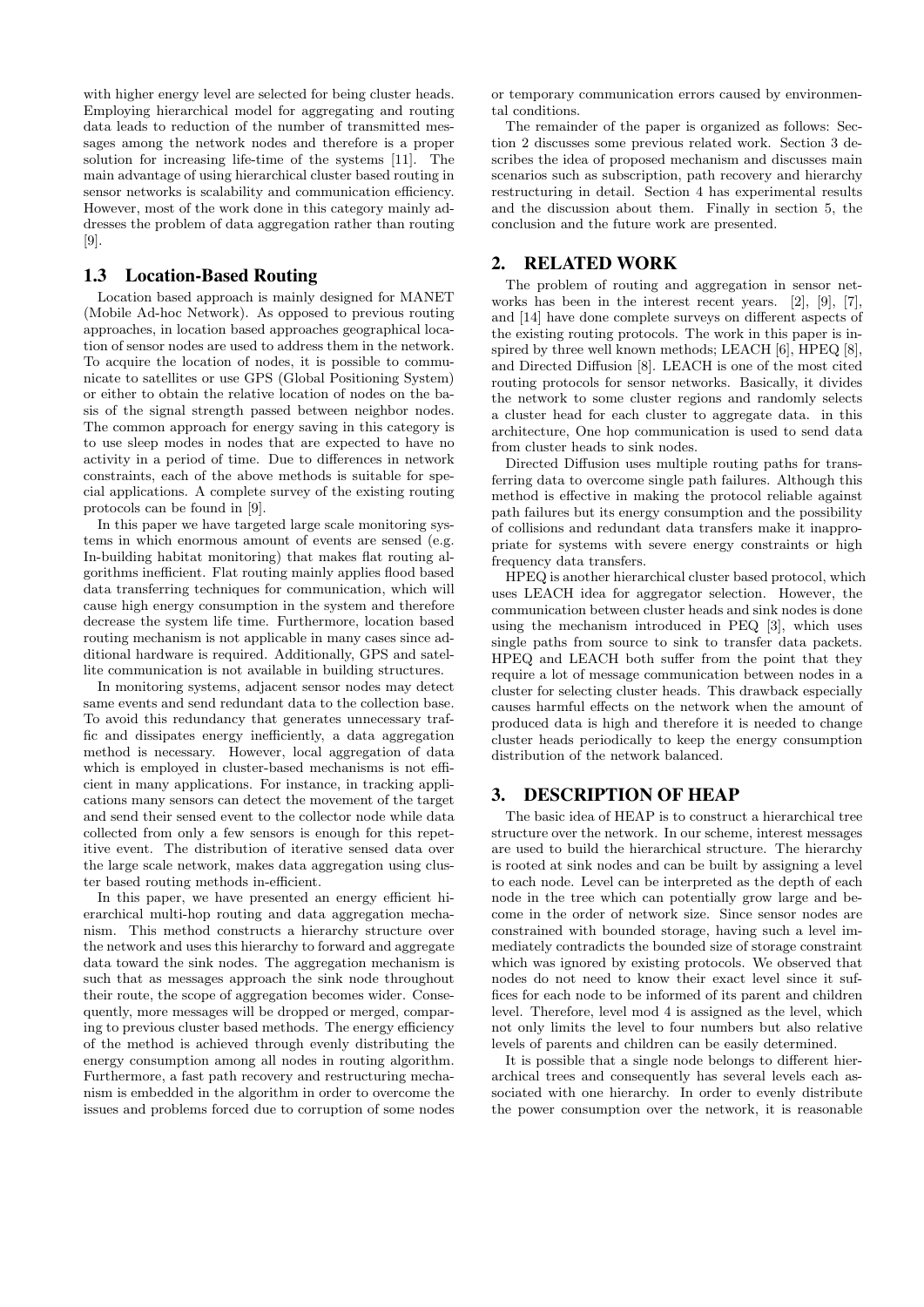

Figure 1: Energy map of a network using referred path

to change the structure of the hierarchy tree over the time. Since changing the structure of the hierarchy tree is costly with respect to message transitions, having an efficient method for restructuring the hierarchy is extremely crucial. In our algorithm, we take advantage of having multiple parents at a time, so that we can implicitly restructure only the portions of the tree that are suffering from the loss of power.

#### 3.1 Construction of the Hierarchy Structure

The network needs to be configured before being used to gather data from environment. In the wireless sensor network considered here, one node does not have a global knowledge of the network, i.e. a node only has a small amount of information about its neighbors that are within its wireless coverage range. Therefore, a hierarchy structure is constructed initially. The hierarchy construction is started by sink nodes, which transmit interest messages to their neighbors. A level needs to be associated to each interest message to form the hierarchy. In addition, by each interest message a sink subscribes to one or more nodes by setting one or more criteria.

The algorithm for building the hierarchy is based on broadcasting the interest messages to the network, starting from the sink. Upon receiving the interest message, each node will forward it to neighboring nodes. As mentioned earlier, each node may have several levels and each of them has to be associated with a hierarchy rooted at a certain sink. Moreover, each node has to know the route to the sinks for sending notification messages back to the sinks. Some of the existing protocols [6] use the same path until the path is broken which leads to inefficient energy consumption and extra delay. Figure 1 shows a map that represents the energy consumption in a network when using this method. However, in our scheme each node keeps a list of the nodes that could potentially be used as parents so that one of them is chosen dynamically as the active parent.

The data structure used in the algorithm comprises two tables: hierarchyTable and subscriptionTable. hierarchyTable holds the sinkID, level and parent list. The subscriptionTable is used to store received subscriptions in association with the sinkID. When a node first receives an interest, it regards what the level field denotes as its level and records the transmitter in the parent list along with the sinkID. Since



Figure 2: The constructed hierarchical tree structure

then, if another interest message containing the same level is received, the node adds the sender of such message to its parent list. On the other hand, if an arriving interest message contains a larger level than the current level of the node, the message is ignored and will not be forwarded to neighboring nodes. Furthermore, if the interest message contains a smaller level than the current level of the node, the level field in the hierarchyTable is updated and the transmitter is added to the parent list. At the end of the configuration step one of the parents is arbitrary selected from the parent list. Figure 2 shows a hierarchy structure that could be built over a network.

#### 3.2 Restructuring the Hierarchy Tree

Restructuring portions of the hierarchical tree that are suffering from the loss of power could favor the network life time. In our algorithm, each parent periodically checks its energy level until some fraction of its energy is consumed and will notify its neighbors to change their parents by broadcasting a CHANGE-PARENT message. Thereafter, the receiving nodes will proceed to the parent changing process. In order to make the energy consumption more distributed, we define a frequency property for each parent in the parent list and the priority is given to parents that has a lower frequency. Figure 3 shows the restructured hierarchical tree over the time, previously shown in figure 2.

There exist some cases that the nodes are not capable of changing their parents, i.e. they have no other remaining alive parent. Therefore, parent nodes should not wait until they are so close to dead state to notify their neighbors. On the other hand, changing the parent frequently would cause inefficiency by posing additional message transitions. Apparently, deciding on the fraction of energy that should be reached until a node notifies its neighbors is an important factor in keeping the network more stable and robust and will distribute the energy dissipation in the network.

#### 3.3 Data Aggregation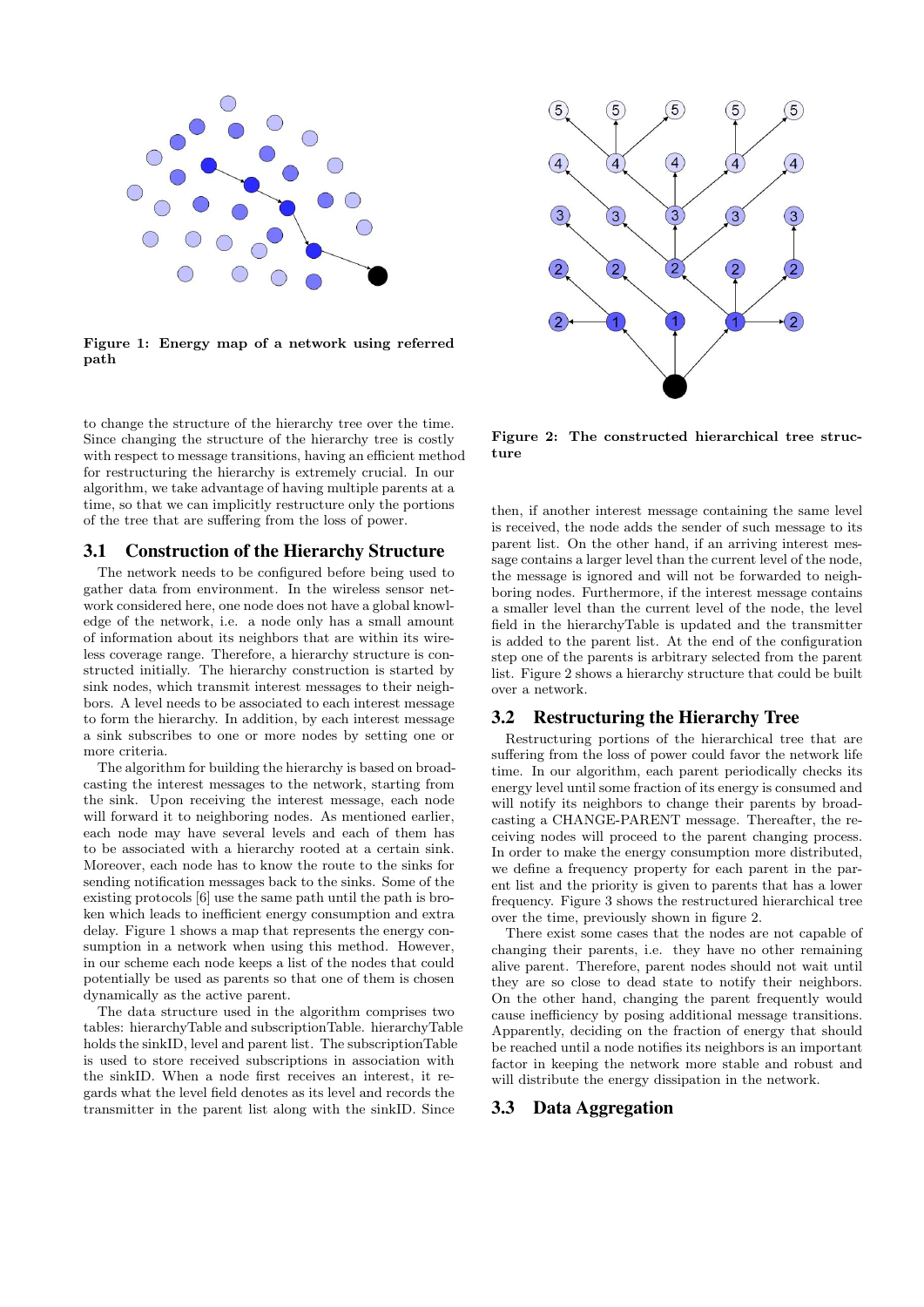

Figure 3: The restructured hierarchical tree structure

Sensor nodes in a certain region may detect the same event and send this redundant data to the sink. To avoid this redundancy that generates unnecessary traffic and dissipates more energy, a data aggregation method is necessary. In our approach for data aggregation, parent nodes in the hierarchy are chosen to be the aggregator which will aggregate the data received from all of children. Therefore, each subset in the network could be seen as a cluster and its root is selected as the aggregator or so called cluster head. Moreover, the process of changing the parent is seen as the expiration of an aggregator and selection of another. It should be noted that there is no message passing involved in the aggregator selection process in HEAP (It is done in conjunction with the parent selection process). Figure 4 shows the clustering of neighboring nodes in a network.

Comparing our aggregator selection mechanism to [6], HEAP will always select the aggregator on a route closer to the sink. In addition, less number of message transitions is made to select the aggregator. Furthermore, In LEACH some nodes may remain out of clusters, which does not occur in HEAP. Moreover, because the aggregators are selected randomly in LEACH they will not necessarily be selected in a proper location relative to other aggregators in the network. In addition, in our approach there is no extra waiting time necessary for the cluster to be set up since each node will independently select its aggregator, which is the same as the selected parent.

# 3.4 Path Recovery Mechanism

Constraints in the energy supply, transient and permanent faults in sensor nodes and the communication blockage could cause failure in the transmission of messages. For overcoming this problem, some existing algorithms apply periodic flooding mechanisms [8, 12], rooted at the sink, to repair broken paths and to discover new routes to forward



Figure 4: Clustering over the hierarchical tree structure

the traffic around faulty nodes. However, this mechanism is not satisfactory in terms of energy saving because it wastes a lot of energy for flooding the repairing messages. In the path repair mechanism proposed in [4], when the message transmission is failed, the sender will broadcast a SEARCH message and waits for a reply from its neighbors and consequently a new destination is selected by choosing the closest node to the sink. In such mechanisms the transmission of failed messages is delayed until receiving response from neighboring nodes, which can decrease the overall performance of the system especially in noisy environments.

In HEAP recovery scheme when the message transmission fails, the sender needs to mark its active parent as dead and start the parent selection process as described in section 4.3 which makes the path recovery process faster than existing approaches.

# 4. SIMULATION EXPERIMENTS

This section describes the investigation of the performance evaluation of HEAP through an extensive set of simulation experiments. The results are compared to HPEQ routing protocol which was previously compared to Directed Diffusion in [4].

## 4.1 Simulation Scenario

The HEAP algorithm was implemented using PARSEC, a parallel simulation software [1]. Since the arrangement of nodes does not change the results, for the sake of simplicity we chose the mesh to be the arrangement of our network. Table 1 lists the main simulation parameters. To more closely mimic realistic sensor network radios, we utilized an energy model such that the idle time power dissipation was 12.36mW, the receive power dissipation was 12.50mW, and the transmit power dissipation was 14.88mW. Values are based on the values reported for Directed Diffusion in [8, 4]. By average, two events were generated per second.

HEAP and HPEQ were tested with the same simulation scenario and parameters. Each measured value was taken from a mean of 10 simulations outcomes. HEAP is evaluated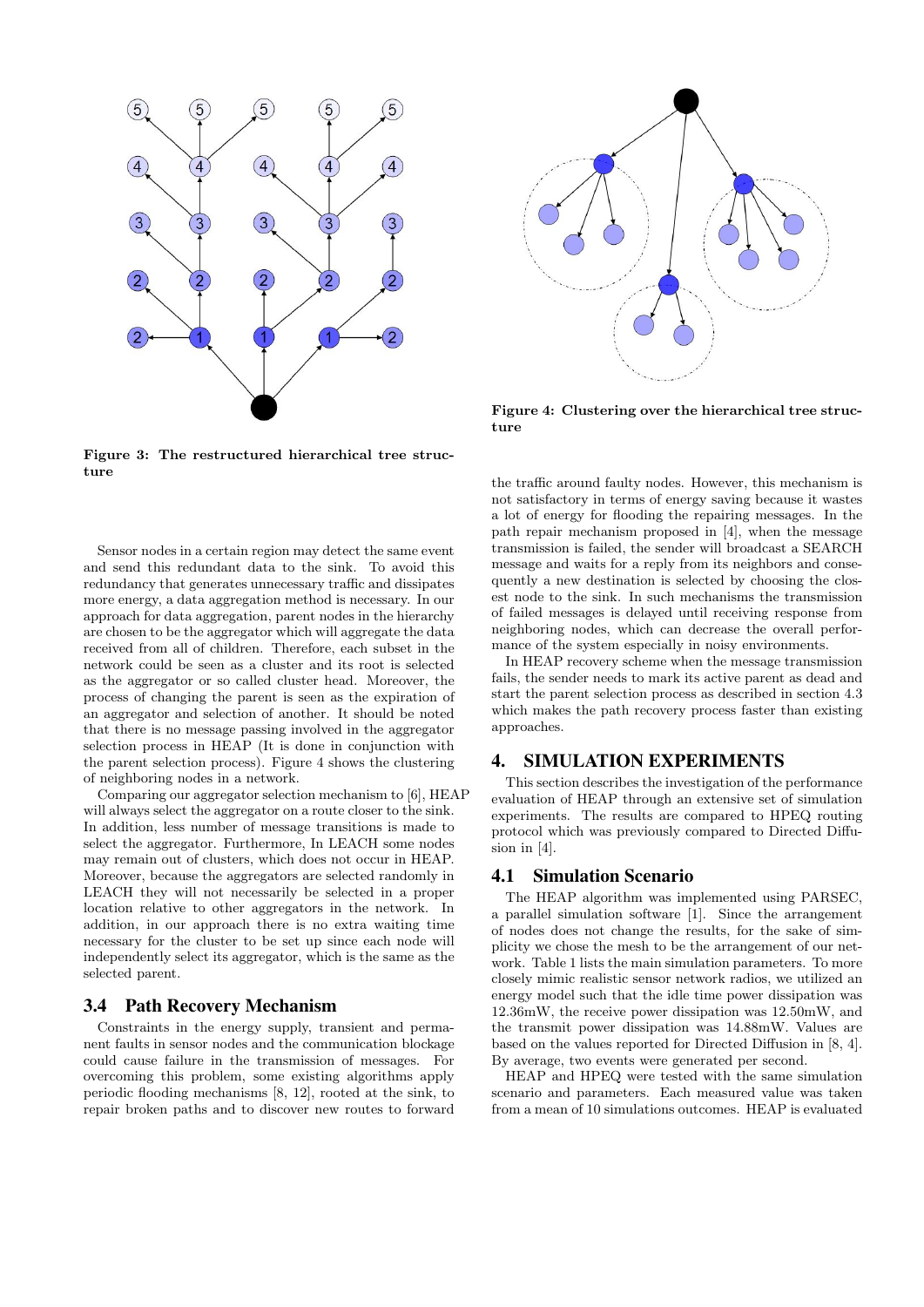| Table 1: Simulation Parameters |          |
|--------------------------------|----------|
| Parameter                      | Value    |
| Simulation time (s)            | 1000     |
| Number of nodes                | 300      |
| Percentage of source nodes     | $2 - 18$ |
| Source data rate (events/s)    | 2        |
| Transmit energy (mW)           | 14.88    |
| Receive energy (mW)            | 12.50    |
| Dissipation in idle $(mW)$     | 12.36    |



Figure 5: HEAP energy distribution map

through the following metrics:

- Average Dissipated Energy The average of the energy dissipated in the all nodes
- Average Delivery Ratio The number of received events to the number of sent events ratio
- Lifetime of the Network The lifetime of the network after the completion of the configuration step until 50% of the nodes are shut down
- Average Configuration Time The average latency for the complete configuration of the network.

# 4.2 Evaluation of HEAP

HEAP uses a dynamic hierarchical restructuring approach in order to improve the distribution of energy over the network using the aggregator switching procedure. Some of the existing cluster-based protocols [6, 3] use a massive message passing scheme for the aggregator switching over time, which is not an efficient approach comparing to the method taken in HEAP where there is considerably fewer message passing involved in the aggregator selection process. Another main drawback of such existing protocols is that the whole network is forced to participate in the process of changing aggregators even though not all regions need to change their aggregator. Therefore, unnecessary message passing will take place to change the structure of existing clusters.

For the purpose of evaluation, a snapshot of nodes energy level in the network was taken after 1000 seconds of the simulation, resulting in the energy map of the network. Figure 5 and 6 illustrates the energy distribution map for HEAP and HPEQ respectively. It can be observed that the energy dissipation is much higher in HPEQ compared to HEAP. The



Figure 6: HPEQ energy distribution map



Figure 7: Average dissipated energy

approach taken in dynamic clustering set up (switching of aggregators, clusters configuration) leads to extra overhead to HPEQ. In Figure 6, it can be noted that some regions of the network have rarely been used and energy dissipation is not evenly distributed. However, The HEAP protocol showed a better energy distribution, as seen in Figure 5. The average dissipated energy in nodes surrounding the sink is much higher in HPEQ compared to HEAP. Consequently, the average event delivery ratio is higher in HEAP as illustrated in Figure 7.

Figure 8 depicts that HEAP outperforms HPEQ in terms of average dissipated energy in the network. As mentioned earlier, the message passing approach taken for the aggregator selection and the path recovery in HPEQ results in extra overhead. It can also be noted that in HPEQ, energy dissipation grows with a higher rate by the increase in the percentage of source sensor nodes. Therefore, HEAP maintains a more stable network.

Figure 9 depicts the network life time. It can be observed that HEAP showed better results with respect to the network lifetime. In HEAP, since the energy consumption is more evenly distributed, the number of nodes that shut down decreases. Figure 10 shows the comparison of the average configuration time for two protocols. It can be noted that as the number of sources increases the configuration time spent in HEAP grows in the same order as HPEQ.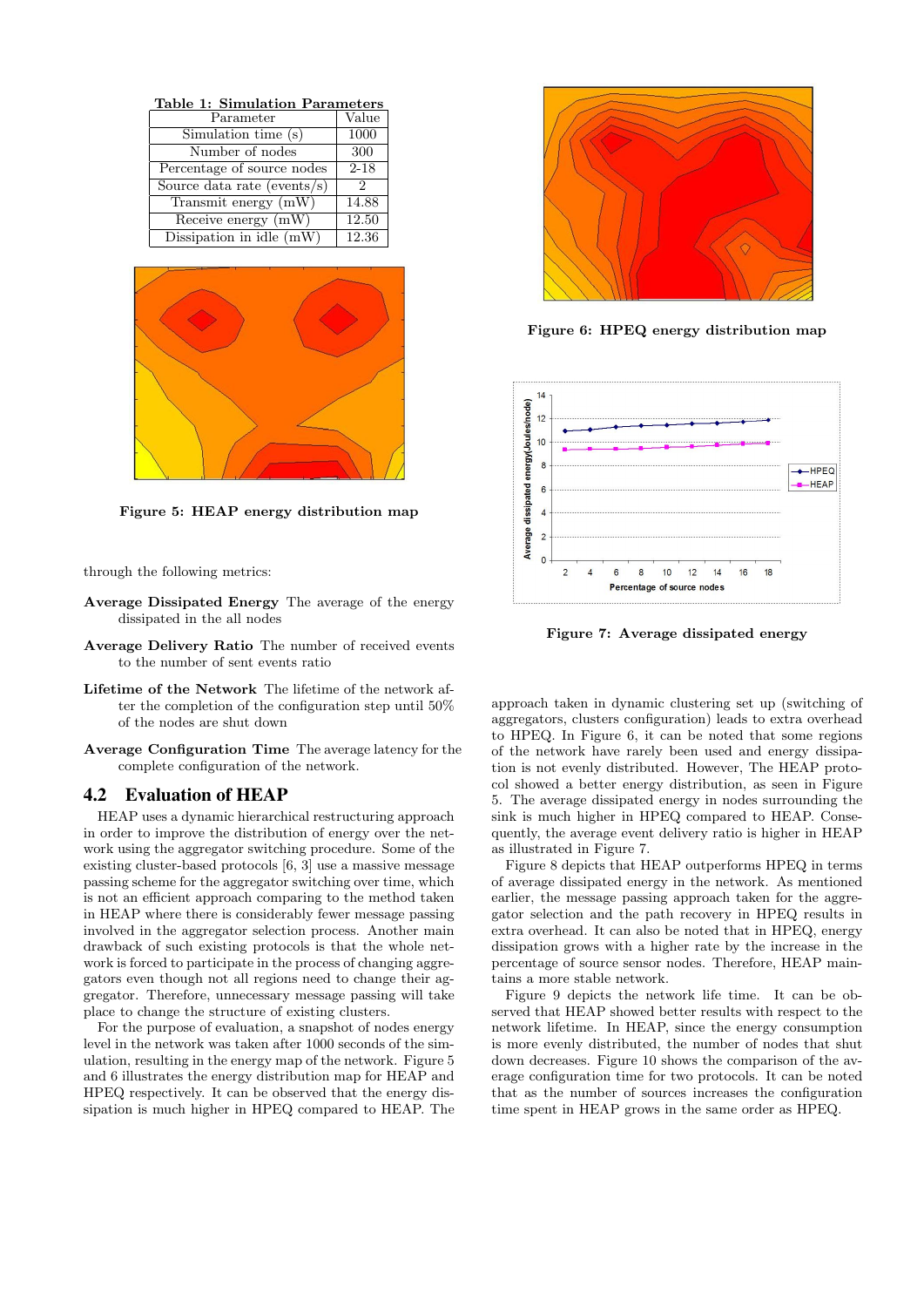

Figure 8: Average delivery ratio



Figure 9: Network life time



Figure 10: Average configuration time

# 5. CONCLUSION AND FUTURE WORK

A hierarchical aggregation and routing protocol was proposed in this paper. Energy awareness and fast route recovery are the main characteristics of the proposed protocol. It is shown through simulation experiments that the life time of the network is increased about 10comparing to previous well known protocols.

The hierarchical aggregation mechanism embedded in HEAP routing protocol is especially effective in networks with intensive and close sensor nodes. In such networks events are sensed by several neighbor nodes and therefore, iterative data packages are produced at approximately the same time. Therefore, the aggregation can help the network to drop duplicated sensed events and avoid high amount of data transmission in the network.

The effectiveness of HEAP is based on several factors, such as the size of the message buffer, routing and hierarchy level. The performance of the protocol can be optimized through finding the best values for the above factors for different network topologies and sizes.

## 6. REFERENCES

- [1] Parsec manual.
- [2] K. Akkaya and M. Younis. A survey on routing protocols for wireless sensor networks. Ad Hoc Networks, 3(3):325–349, 2005.
- [3] A. Boukerche, R. W. N. Pazzi, and R. B. Araujo. A fast and reliable protocol for wireless sensor networks in critical conditions monitoring applications. In MSWiM '04: Proceedings of the 7th ACM international symposium on Modeling, analysis and simulation of wireless and mobile systems, pages 157–164, New York, NY, USA, 2004. ACM Press.
- [4] A. Boukerche, R. W. N. Pazzi, and R. B. Araujo. Hpeq a hierarchical periodic, event-driven and query-based wireless sensor network protocol. In LCN '05: Proceedings of The IEEE Conference on Local Computer Networks 30th Anniversary, pages 560–567, Washington, DC, USA, 2005. IEEE Computer Society.
- [5] W. Heinzelman, J. Kulik, and H. Balakrishnan. Adaptive protocols for information dissemination in wireless sensor networks, 1999.
- [6] W. R. Heinzelman, A. Chandrakasan, and H. Balakrishnan. Energy-efficient communication protocol for wireless microsensor networks. In HICSS '00: Proceedings of the 33rd Hawaii International Conference on System Sciences-Volume 8, page 8020, Washington, DC, USA, 2000. IEEE Computer Society.
- [7] M. Hollick, I. Martinovic, T. Krop, and I. Rimac. A survey on dependable routing in sensor networks, ad hoc networks, and cellular networks. In EUROMICRO '04: Proceedings of the 30th EUROMICRO Conference (EUROMICRO'04), pages 495–502, Washington, DC, USA, 2004. IEEE Computer Society.
- [8] C. Intanagonwiwat, R. Govindan, and D. Estrin. Directed diffusion: a scalable and robust communication paradigm for sensor networks. In Mobile Computing and Networking, pages 56–67, 2000.
- [9] A.-K. J.N. and K. A.E. Routing techniques in wireless sensor networks: a survey. Wireless Communications, IEEE, 11(6):6–28, 2004.